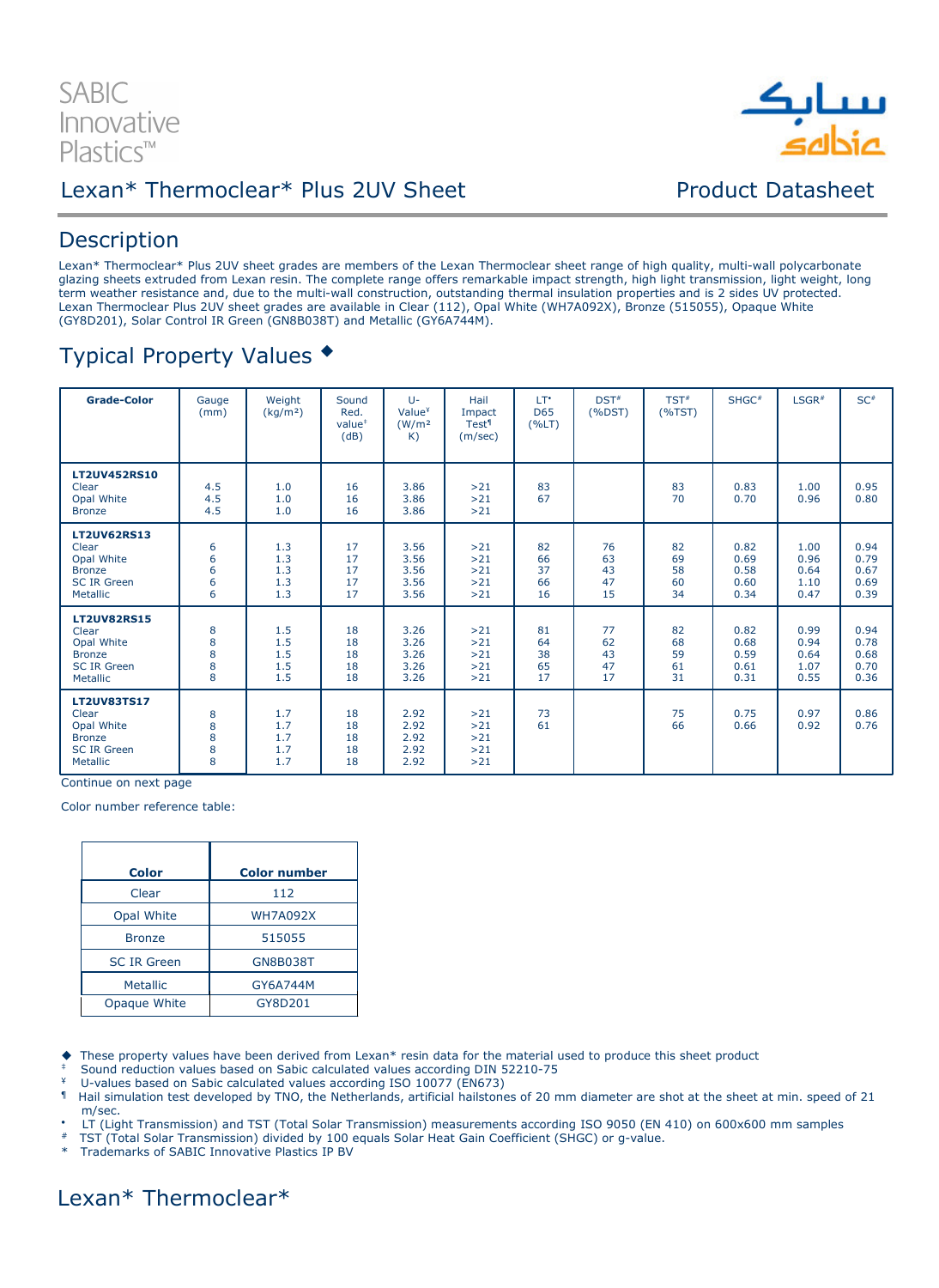

# Typical Property Values • (continued)

| <b>Grade-Color</b>                                                                                           | Gauge<br>(mm)                    | Weight<br>(kg/m <sup>2</sup> )         | Sound<br>Red.<br>value <sup>#</sup><br>(dB) | U-Value $4$<br>(W/m <sup>2</sup> K)          | Hail<br>Impact<br><b>Test<sup>1</sup></b><br>(m/sec) | LT*<br>D65<br>(%LT)        | $DST^*$<br>$(% )^{(1,1,1)}$ (%DST) | $TST^*$<br>(%TST)          | SHGC <sup>#</sup>                    | $LSGR$ #                             | $SC$ $*$                             |
|--------------------------------------------------------------------------------------------------------------|----------------------------------|----------------------------------------|---------------------------------------------|----------------------------------------------|------------------------------------------------------|----------------------------|------------------------------------|----------------------------|--------------------------------------|--------------------------------------|--------------------------------------|
| <b>LT2UV102RS17</b><br>Clear<br>Opal White<br><b>Bronze</b><br><b>SC IR Green</b><br>Metallic                | 10<br>10<br>10<br>10<br>10       | 1.7<br>1.7<br>1.7<br>1.7<br>1.7        | 19<br>19<br>19<br>19<br>19                  | 3.02<br>3.02<br>3.02<br>3.02<br>3.02         | >21<br>>21<br>>21<br>>21<br>$>21$                    | 81<br>64<br>35<br>65<br>16 | 76<br>62<br>44<br>45<br>15         | 80<br>68<br>55<br>60<br>29 | 0.80<br>0.68<br>0.55<br>0.60<br>0.29 | 1.01<br>0.94<br>0.64<br>1.08<br>0.55 | 0.92<br>0.78<br>0.63<br>0.69<br>0.33 |
| LT2UV103TS17<br>Clear<br>Opal White<br><b>Bronze</b><br><b>SC IR Green</b>                                   | 10<br>10<br>10<br>10             | 1.7<br>1.7<br>1.7<br>1.7               | 21<br>21<br>21<br>21                        | 2.68<br>2.68<br>2.68<br>2.68                 | >21<br>>21<br>>21<br>>21                             | 73<br>61                   |                                    | 75<br>66                   | 0.75<br>0.66                         | 0.97<br>0.92                         | 0.86<br>0.76                         |
| <b>LT2UV103RS19</b><br>Clear<br>Opal White<br><b>Bronze</b><br><b>SC IR Green</b>                            | 10<br>10<br>10<br>10             | 1.9<br>1.9<br>1.9<br>1.9               | 21<br>21<br>21<br>21                        | 2.69<br>2.69<br>2.69<br>2.69                 | >21<br>>21<br>>21<br>>21                             | 74<br>63                   | 70<br>59                           | 78<br>69                   | 0.78<br>0.69                         | 0.95<br>0.91                         | 0.90<br>0.79                         |
| LT2UV103X20<br>Clear<br>Opal White<br><b>Bronze</b><br><b>SC IR Green</b><br>Metallic                        | 10<br>10<br>10<br>10<br>10       | 2.0<br>2.0<br>2.0<br>2.0<br>2.0        | 21<br>21<br>21<br>21<br>21                  | 2.62<br>2.62<br>2.62<br>2.62<br>2.62         | >21<br>>21<br>>21<br>>21<br>$>21$                    | 71<br>62<br>16             | 67<br>59<br>15                     | 71<br>67<br>30             | 0.71<br>0.67<br>0.30                 | 1.00<br>0.93<br>0.53                 | 0.82<br>0.77<br>0.34                 |
| <b>LT2UV105R175</b><br>Clear<br>Opal White<br><b>Bronze</b><br>Opaque White<br><b>SC IR Green</b>            | 10<br>10<br>10<br>10<br>10       | 1.75<br>1.75<br>1.75<br>1.75<br>1.75   | 20<br>20<br>20<br>20<br>20                  | 2.39<br>2.39<br>2.39<br>2.39<br>2.39         | >21<br>>21<br>>21<br>>21<br>>21                      | 65<br>60<br>37<br>48       | 61<br>58<br>42<br>34               | 65<br>59<br>58<br>48       | 0.65<br>0.59<br>0.58<br>0.48         | 1.00<br>1.02<br>0.64<br>1.08         | 0.75<br>0.68<br>0.67<br>0.56         |
| LT2UV163TS27<br>Clear<br>Opal White<br><b>Bronze</b><br>Opaque White<br><b>SC IR Green</b><br>Metallic       | 16<br>16<br>16<br>16<br>16<br>16 | 2.7<br>2.7<br>2.7<br>2.7<br>2.7<br>2.7 | 21<br>21<br>21<br>21<br>21<br>21            | 2.27<br>2.27<br>2.27<br>2.27<br>2.27<br>2.27 | >21<br>>21<br>>21<br>>21<br>>21<br>>21               | 74<br>63<br>32<br>55<br>16 | 70<br>60<br>38<br>36<br>15         | 78<br>69<br>53<br>52<br>22 | 0.78<br>0.69<br>0.53<br>0.52<br>0.22 | 0.95<br>0.91<br>0.60<br>1.06<br>0.73 | 0.90<br>0.79<br>0.61<br>0.60<br>0.26 |
| LT2UV163X28<br>Clear<br>Opal White<br><b>Bronze</b><br>Opaque White<br><b>SC IR Green</b><br><b>Metallic</b> | 16<br>16<br>16<br>16<br>16<br>16 | 2.8<br>2.8<br>2.8<br>2.8<br>2.8<br>2.8 | 22<br>22<br>22<br>22<br>22<br>22            | 2.10<br>2.10<br>2.10<br>2.10<br>2.10<br>2.10 | >21<br>>21<br>>21<br>>21<br>>21<br>>21               | 67<br>60<br>46             | 63<br>57<br>29                     | 71<br>64<br>45             | 0.71<br>0.64<br>0.45                 | 0.94<br>0.94<br>1.02                 | 0.82<br>0.74<br>0.52                 |
| <b>LT2UV166RS27</b><br>Clear<br>Opal White<br><b>Bronze</b><br><b>SC IR Green</b><br>Metallic                | 16<br>16<br>16<br>16<br>16       | 2.7<br>2.7<br>2.7<br>2.7<br>2.7        | 22<br>22<br>22<br>22<br>22                  | 1.84<br>1.84<br>1.84<br>1.84<br>1.84         | >21<br>>21<br>>21<br>>21<br>>21                      | 61<br>52<br>29<br>42<br>20 | 57<br>49<br>33<br>29<br>15         | 64<br>60<br>53<br>45<br>32 | 0.64<br>0.60<br>0.53<br>0.32         | 0.95<br>0.87<br>0.55<br>0.94<br>0.63 | 0.74<br>0.69<br>0.61<br>0.52<br>0.36 |
| <b>LT2UV205RS33</b><br>Clear<br>Opal White<br><b>Bronze</b><br><b>SC IR Green</b>                            | 20<br>20<br>20<br>20             | 3.3<br>3.3<br>3.3<br>3.3               | 22<br>22<br>22<br>22                        | 1.77<br>1.77<br>1.77<br>1.77                 | >21<br>>21<br>>21<br>>21                             | 64<br>55<br>46             | 60<br>53<br>29                     | 71<br>60<br>46             | 0.71<br>0.60<br>0.46                 | 0.90<br>0.92<br>1.00                 | 0.82<br>0.69<br>0.53                 |
| LT2UV205X32<br>Clear<br>Opal White<br><b>Bronze</b><br><b>SC IR Green</b>                                    | 20<br>20<br>20<br>20             | 3.2<br>3.2<br>3.2<br>3.2               | 22<br>22<br>22<br>22                        | 1.69<br>1.69<br>1.69<br>1.69                 | >21<br>>21<br>>21<br>>21                             | 58<br>50                   |                                    | 66<br>51                   | 0.66<br>0.51                         | 0.88<br>0.98                         | 0.76<br>0.59                         |

Continue on next page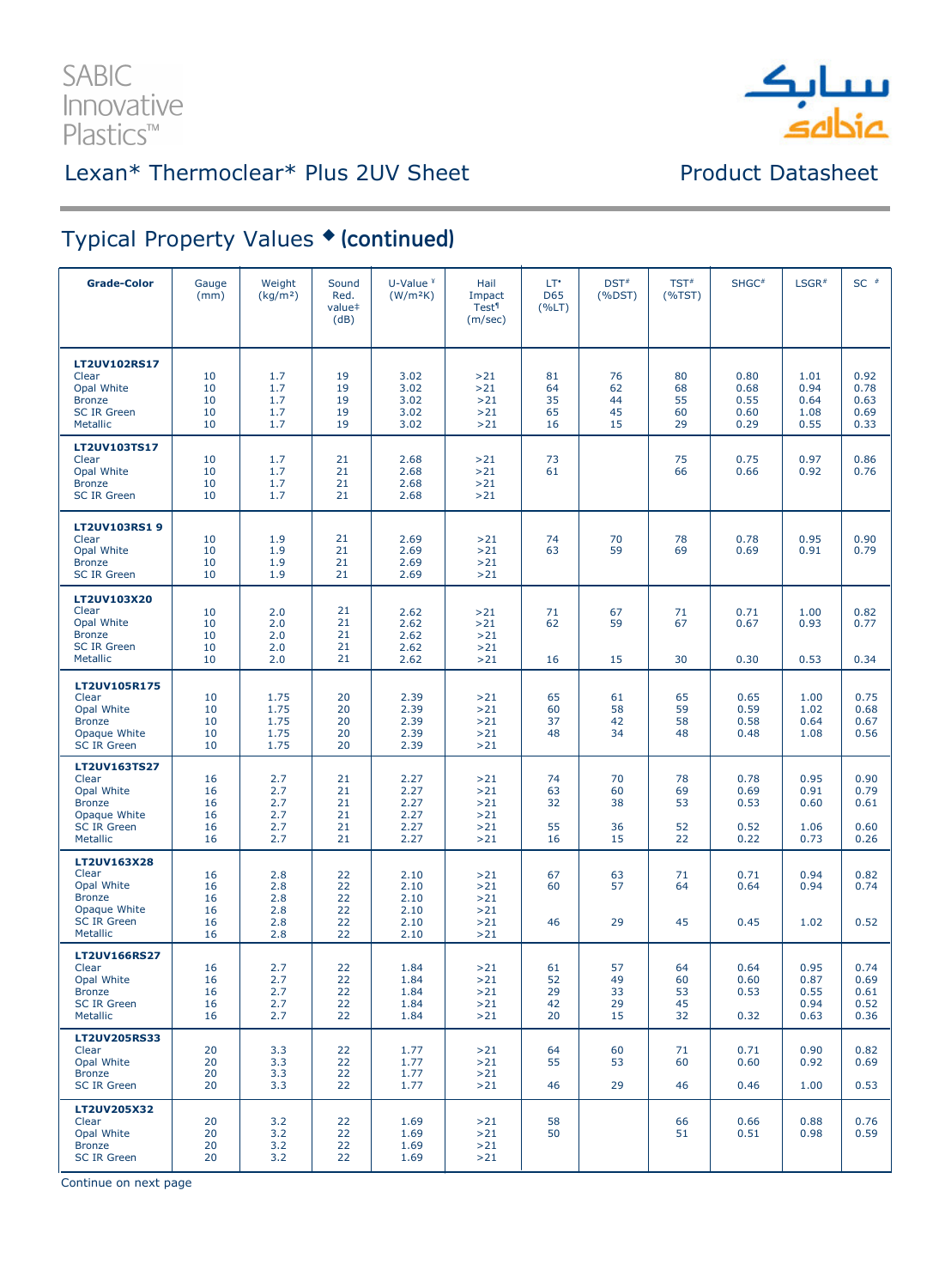# **SABIC** Innovative Plastics™



## Lexan\* Thermoclear\* Plus 2UV Sheet Product Datasheet

## Typical Property Values ♦ (continued)

| <b>Grade-Color</b>                                                                | Gauge<br>(mm)        | Weight<br>(kg/m <sup>2</sup> ) | Sound<br>Red.<br>value <sup>#</sup><br>(dB) | U-Value $4$<br>(W/m <sup>2</sup> K) | Hail<br>Impact<br><b>Test</b> <sup>1</sup><br>(m/sec) | LT*<br>D65<br>(%LT)  | $DST^*$<br>(%DST)    | $TST^*$<br>(%TST)    | $SHGC^*$                     | $LSGR$ <sup>#</sup>          | $SC^*$                       |
|-----------------------------------------------------------------------------------|----------------------|--------------------------------|---------------------------------------------|-------------------------------------|-------------------------------------------------------|----------------------|----------------------|----------------------|------------------------------|------------------------------|------------------------------|
| <b>LT2UV256RS35</b><br>Clear<br>Opal White<br><b>Bronze</b><br><b>SC IR Green</b> | 25<br>25<br>25<br>25 | 3.5<br>3.5<br>3.5<br>3.5       | 23<br>23<br>23<br>23                        | 1.45<br>1.45<br>1.45<br>1.45        | >21<br>>21<br>>21<br>>21                              | 58<br>49<br>28<br>41 | 54<br>47<br>31<br>26 | 66<br>63<br>45<br>44 | 0.66<br>0.63<br>0.45<br>0.44 | 0.88<br>0.78<br>0.62<br>0.93 | 0.76<br>0.72<br>0.52<br>0.50 |
| LT2UV255X34<br>Clear<br>Opal White<br><b>Bronze</b><br><b>SC IR Green</b>         | 25<br>25<br>25<br>25 | 3.4<br>3.4<br>3.4<br>3.4       | 23<br>23<br>23<br>23                        | 1.51<br>1.51<br>1.51<br>1.51        | >21<br>>21<br>>21<br>>21                              | 57<br>49<br>38       | 25                   | 65<br>54<br>44       | 0.65<br>0.54<br>0.44         | 0.88<br>0.91<br>0.86         | 0.51                         |
| <b>LT2UV325X38</b><br>Clear<br>Opal White<br><b>Bronze</b><br><b>SC IR Green</b>  | 32<br>32<br>32<br>32 | 3.8<br>3.8<br>3.8<br>3.8       | 24<br>24<br>24<br>24                        | 1.32<br>1.32<br>1.32<br>1.32        | >21<br>>21<br>>21<br>>21                              | 55<br>48<br>36       | 54<br>46<br>23       | 65<br>48<br>42       | 0.65<br>0.48<br>0.42         | 0.85<br>1.00<br>0.86         | 0.75<br>0.55<br>0.49         |

### Definitions

Light Transmission D65 (% LT): Percentage of the incident visible light that passes through the sheet.

### Direct Solar Transmission (%DST):

Percentage of incident solar radiation that passes directly through the sheet.

### Total Solar Transmission (%TST):

The percentage of incident Solar radiation transmitted by an object which includes the direct Solar Transmission plus the part of the Solar Absorption reradiated inward.

### Solar Heat Gain Coefficient (SHGC):

or g-value is the total solar energy that enters the interior of a building, divided by 100.

### Shading Coefficient (SC):

The ratio of the total solar radiation transmitted by a given material to that transmitted by normal 3 mm glass, whose light transmission is 87%. SC=%TST/87.

### Light to Solar Gain Ratio (LSGR):

The ratio between total light transmission (LT) and the total solar transmission (TST).

In addition to above grade-color combinations we have other optional sheet configurations available. Different outside as well as inside surface treatments are developed to give specific added value properties to the sheet.

### Outer surface: Self-cleaning

### •Lexan\* Thermoclear\* Easy Clean Sheet

This is the world's first self-cleaning polycarbonate sheet. UV protected on both sides, Lexan Thermoclear Easy Clean sheet features a unique hydrophobic coating on the outside surface that reduces the surface tension of polycarbonate and increases the contact angle of water to the sheet. This causes larger droplets to form and wash away dirt, leaving the sheet almost spotless. Furthermore, it stays clean for longer, thereby reducing the frequency and the associated cost of cleaning.

### Outer surface: Superior Weatherability

### •Lexan\* Thermoclear\* SunXP Sheet

In addition to the inherent properties of the Lexan Thermoclear range, this range of products offers UV protection on both sides, but with even higher resistance to UV radiation, yellowing and loss of light transmission. This exceptional material is awarded a unique 15 years limited written warranty.

### Inner surface: Anti-Drip

### •Lexan\* Thermoclear\* Dripgard Sheet

Lexan Thermoclear Dripgard sheet is suitable for any roof glazing application in which water droplets are unacceptable, such as commercial greenhouses where they could cause crop spoilage. This innovative product has UV protection on the outer surface and a specially developed hydrophilic coating on the inner surface. This coating reduces the formation of condensation droplets by increasing the surface tension of the sheet and decreasing the contact angle. As a consequence, a thin mist of water will form on the inner surface of the sheet, which will not drip and will not affect the excellent light transmission of the material.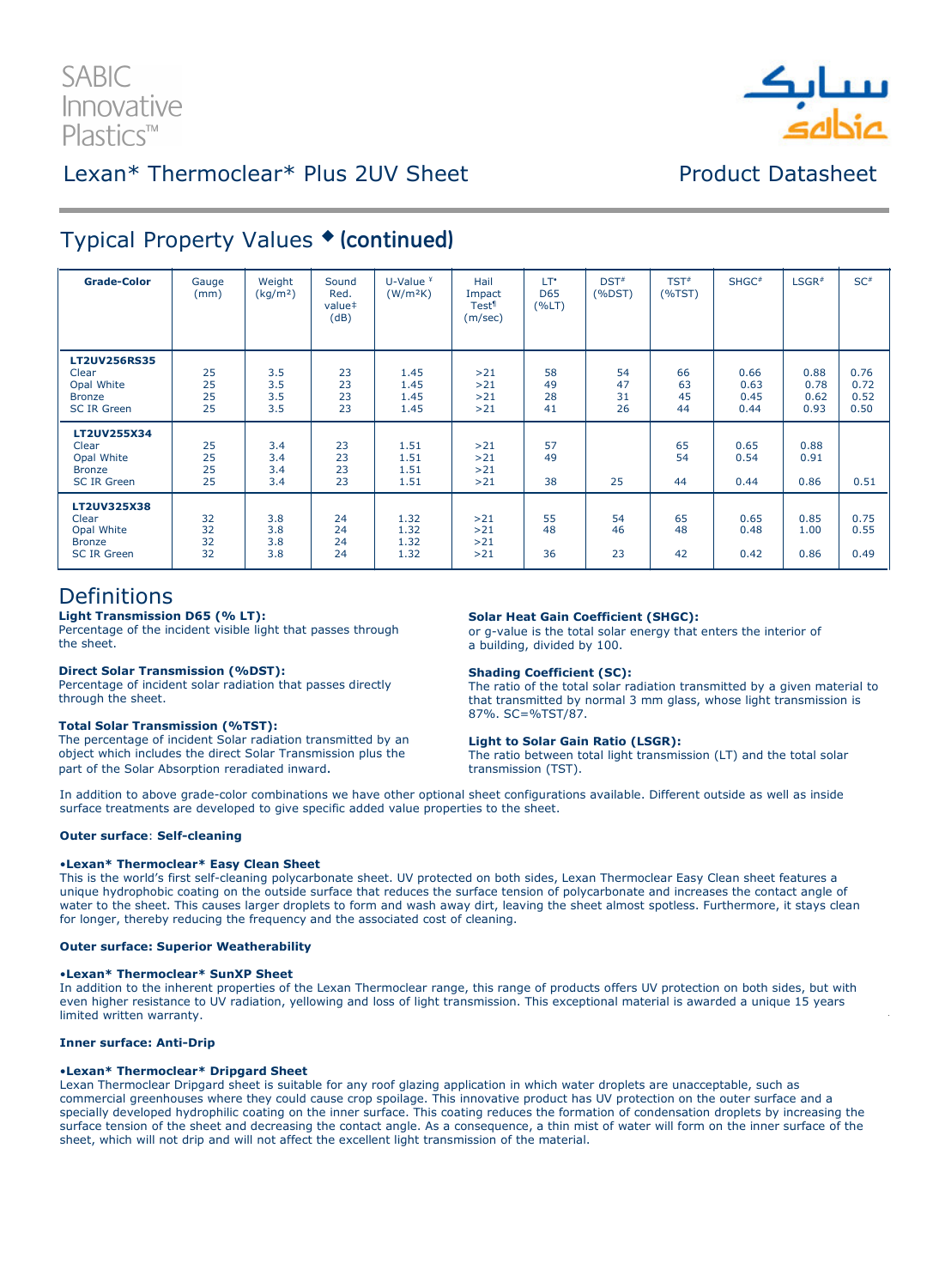

| Gauge<br>(mm) | Weight<br>(kg/m <sup>2</sup> ) | <b>Easy Clean</b> | <b>SunXP</b>       | <b>Dripgard</b>   | Easy Clean +<br><b>Dripgard</b> |
|---------------|--------------------------------|-------------------|--------------------|-------------------|---------------------------------|
| 6             | 1.3                            | <b>LTE62RS13</b>  | LT2XP62RS13        | <b>LTD62RS13</b>  | LTED62RS13                      |
| 8             | 1.5                            | <b>LTE82RS15</b>  | <b>LT2XP82RS15</b> | <b>LTD82RS15</b>  | LTED82RS15                      |
| 8             | 1.7                            |                   |                    | <b>LTD82RS17</b>  |                                 |
| 10            | 1.7                            | <b>LTE102RS17</b> | LT2XP102RS17       | LTD102RS17        | <b>LTED102RS17</b>              |
| 10            | 1.7                            | LTE103TS17        | LT2XP103TS17       | LTD103TS17        | LTED103TS17                     |
| 10            | 1.9                            |                   |                    | LTD103RS19        |                                 |
| 10            | 2.0                            | LTE103X20         | LT2XP103X20        |                   |                                 |
| 16            | 2.7                            | LTE163TS27        |                    | LTD163TS27        | <b>LTED163TS27</b>              |
| 16            | 2.8                            | LTE163X28         | LT2XP163X28        | LTD163X28         |                                 |
| 20            | 3.3                            | LTE205RS33        |                    | <b>LTD205RS33</b> | <b>LTED205RS33</b>              |
| 20            | 3.2                            | LTE205X32         |                    |                   |                                 |
| 25            | 3.5                            | <b>LTE256RS35</b> | LT2XP256RS35       |                   | <b>LTED256RS35</b>              |
| 25            | 3.4                            | LTE255X34         |                    |                   |                                 |
| 325           | 3.8                            | LTE325X38         | LT2XP325X38        |                   |                                 |
| 409           | 4.3                            | LTE409X43         | LT2XP409X43        | LTE409X43         | LTED09X43                       |
| 459           | 4.5                            | LTE459X45         | LT2XP459X45        | LTD459X45         | LTED459X45                      |

### Optional configurations overview and grade names:

Other combinations / gauges / colors are upon request.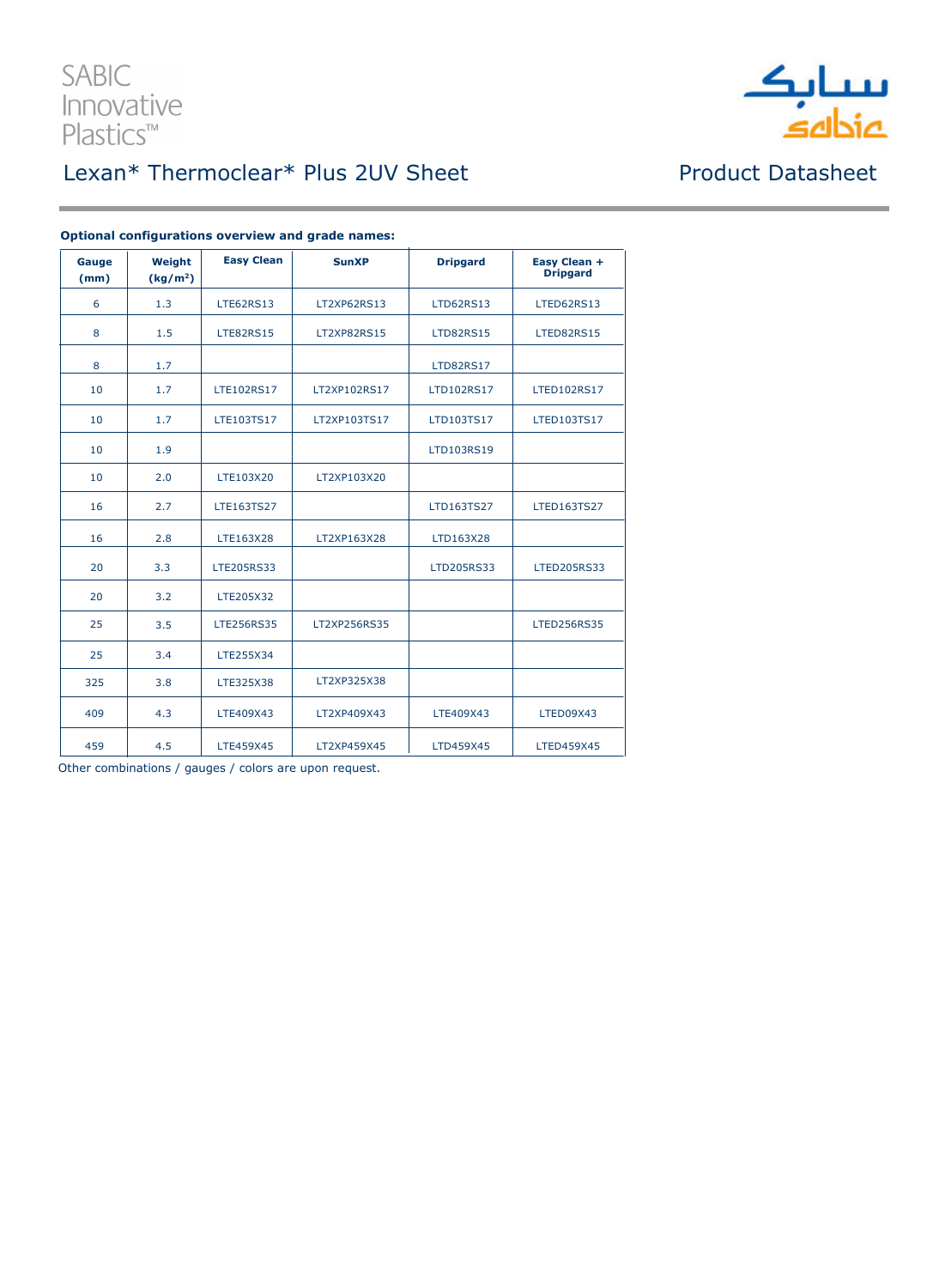## Lexan\* Thermoclear\* Plus 2UV Sheet **Product Datasheet** Product Datashee

## Solar Transmission

Transparent grades of Lexan Thermoclear have excellent light transmission. Although Lexan Thermoclear has less solar transmission versus traditional glass, we advise for buildings in hot climates or facing south, Lexan Thermoclear in IR version (absorbing infra red) which will reduce the solar transmission substantially up to 70%.

### UV Resistance

Despite transmitting visible light very well, Lexan Thermoclear Plus 2UV sheet is almost opaque to radiation in the UV and far infra-red region. This useful shielding property can prevent discoloration of sensitive materials such as fabrics or other organic materials placed under or behind Lexan Thermoclear Plus 2UV sheet glazing in, for example, a factory warehouse, museum or shopping centre.

The complete Lexan Thermoclear Plus 2UV sheet range features a proprietary two sides surface treatment designed to protect the sheet against the degrading effects of ultra-violet radiation in natural sunlight. It has superior resistance to outdoor weathering.

### Warranty

SABIC Innovative Plastics offers a Ten (10) Year Limited Written Warranty on Lexan Thermoclear Plus 2UV sheet covering discoloration, loss of light transmission and loss of strength due to weathering.

### Thermal insulation

The multi-wall structure of Lexan Thermoclear Plus 2UV sheet offers significant advantages where thermal insulation is a major consideration. The hollow form provides excellent insulation characteristics with heat losses significantly lower than mono-wall glazing materials.

### Fire Test Performance

Lexan Thermoclear Plus 2UV sheet has good fire behavior characteristics, and receives high ratings in several major European fire performance tests. More detailed information is available from your local SABIC Innovative Plastics' Service Center or authorized dealer.

### Sound insulation

The sound insulation characteristics of a material are largely pre-determined by its stiffness, mass and physical construction. According to DIN 52210-75, the maximum obtainable sound is 24dB.

## Impact Strength

Lexan Thermoclear Plus 2UV sheet has outstanding impact performance over a wide temperature range, -40°C to 120°C, and also after prolonged outdoor exposure.

## Hail Simulation

As roofing material Lexan Thermoclear Plus 2UV sheet is subjected to the extremes of weather; like storms, hail, wind, snowfall and ice formation. Under these conditions, the product is virtually unbreakable and is able to accommodate the subsequent temperature change to sunny conditions without breaking or buckling. It should be noted that when glass and acrylic are tested their failure characteristics are typical brittle, whilst Lexan Thermoclear Plus 2UV sheet shows a ductile deformation one, e.g. small indentations. SABIC Innovative Plastics offers a Ten Year (10) Limited Written Warranty on Lexan Thermoclear Plus 2UV sheet covering loss of strength or impact due to weathering.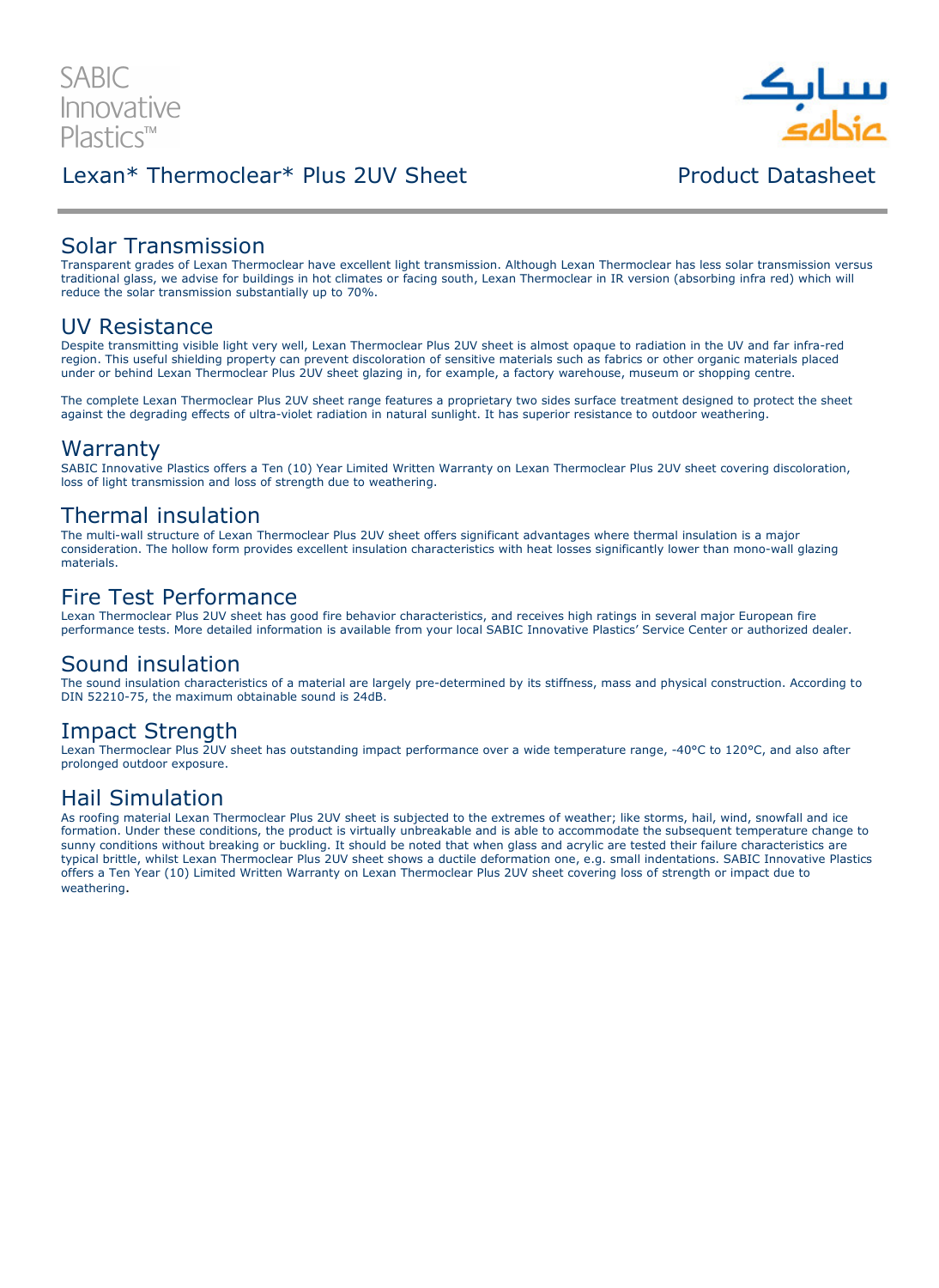SABIC Innovative Plastics<sup>™</sup>

# Lexan\* Thermoclear\* Plus 2UV Sheet Product Datasheet